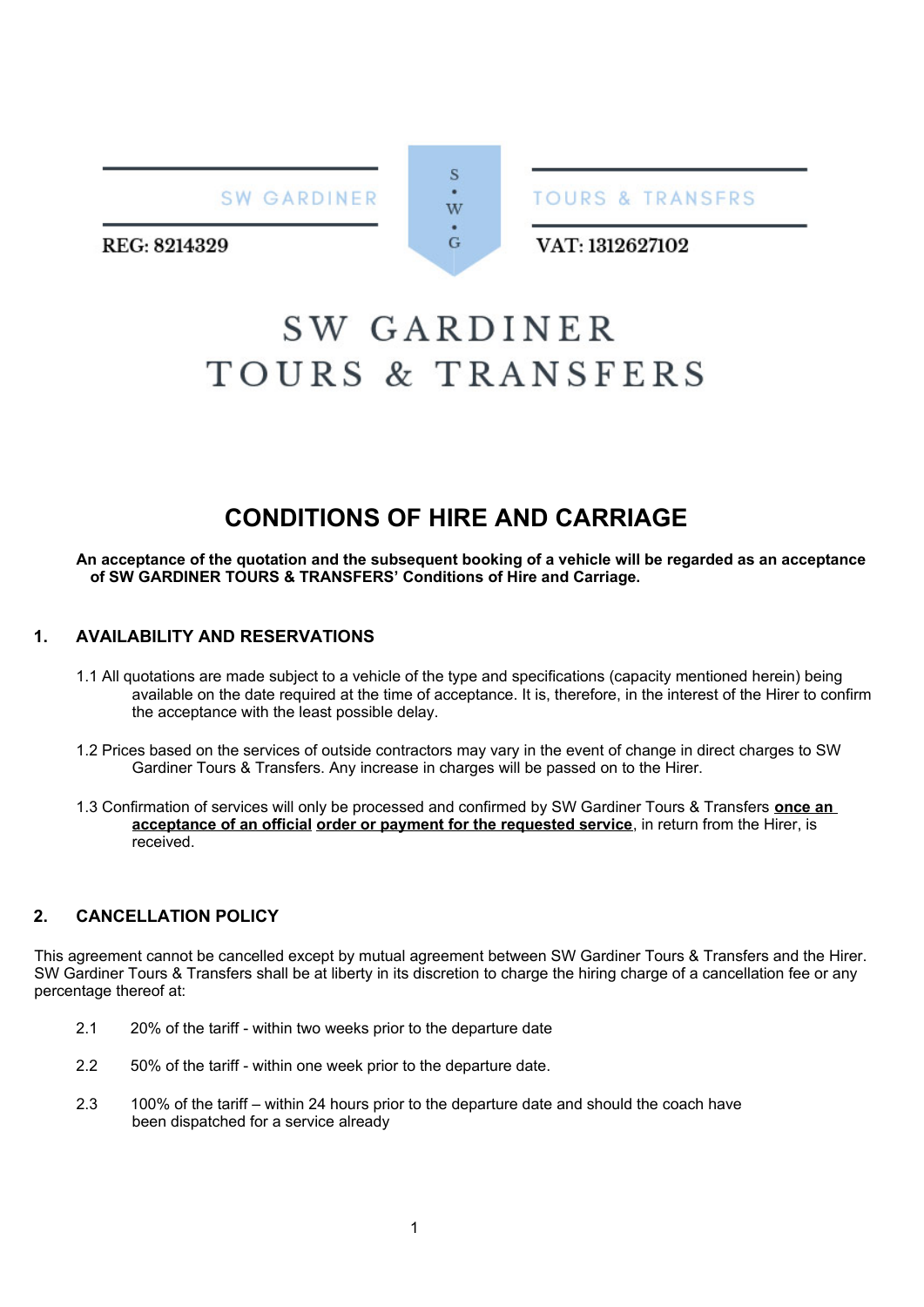# **3. COMPLIANCE WITH LAW AND INSTRUCTIONS GIVEN BY THE DRIVER**

The Hirer undertakes to observe any regulations of the Motor Carrier Transportation Act, Tourism Act and Labour Act (BCEA) of the Republic of South Africa, as amended from time to time, or of similar and appropriate laws of any other country or countries in which the vehicle may travel during the period of hire.

The Hirer undertakes to ensure that the passengers will obey any lawful instruction given by the driver of the vehicle, in so far as it relates to the safety of the passengers and the vehicles concerned. The Hirer further undertakes to ensure that the driver, approved by SW Gardiner Tours & Transfers, shall drive the vehicle at all times and that no passenger shall drive or attempt to drive the vehicles, obstruct or impair the driver or any authorised person in the course of his duty. The Hirer, furthermore, undertakes to ensure that the working hours of the driver, as set out hereunder, are adhered to.

3.1 Working Hours and Rest Intervals

Working hours of drivers are set out according to the Wage determination act 452 and Basic conditions of employment act (BCEA).

# 3.2 Drivers accommodation and meals

Quotations given do not make provision for driver's meals and accommodation (where applicable), unless specified on the quotation. Rest intervals for drivers are essential towards passenger safety and clients are requested to provide single accommodation facilities accordingly.

# **4. TOUR GUIDES**

The Tourism Second Amendment Act, 2000 (ACT no. 70 of 2000), with 01 October 2001 determined as the date on which the said Act shall come into operation, prohibits driver guiding as follows: (*see attached annexure of the proclamation of above law*)

### *"Prohibitions"*

- (4) No tourist guide may drive a vehicle with a carrying capacity of more than 10 persons and at the same time act as a tourist guide;
- (5) No person, company or close corporation employing a tourist guide may allow that tourist guide to drive a vehicle in contravention of subsection (4);

 $\overline{2}$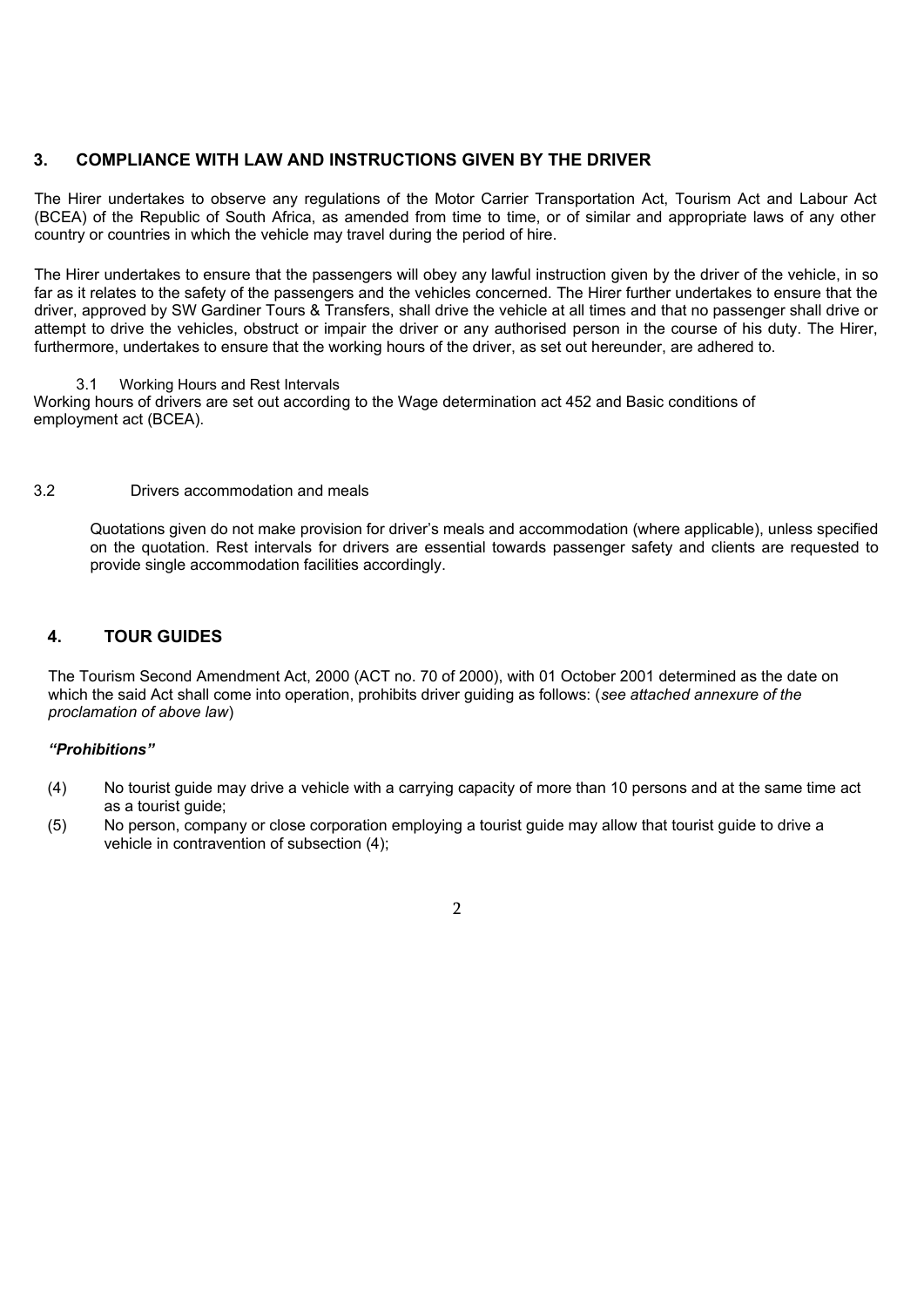# **5. COACH RULES AND REGULATIONS**

A Coach Driver shall at all times be responsible for adherence to the following rules and regulations, and the Hirer shall ensure that the rules and regulations are adhered to. These rules are there for every passenger travelling on the coach to ensure their comfort and safety

- 5.1 Smoking is not allowed on coaches.
- 5.2 The drinking of red wine and the drinking/eating of any dairy products is not allowed on coaches.
- 5.3 Seating and standing.
- $\circled{1}$  The Hirer will not permit the carrying of more passengers and\or luggage than the authorised carrying capacity of the vehicle, and will not allow any passenger to sit anywhere in or on the vehicle except in the passenger seat provided.
- $\heartsuit$  Passengers are requested to wear the safety belts where fitted.
- $\circled{2}$  The single seat in the front of the bus is for crew only.

5.4No unauthorised passengers are allowed on the coach during the tour.

5.5Air vents and air conditioners are to be operated according to specifications.

5.6No heavy or sharp objects are to be stored in the overhead parcel racks.

5.7No feet are allowed to be placed on the seats and dashboard.

- 5.8No objects are allowed to be placed against the outside of the coach.
- 5.9Passengers are not to leave any personal belongings in the coach and SW Gardiner Tours & Transfers will not accept liability for any loss of personal belongings of any nature.
- 5.10No passenger is allowed to board or disembark the coach whilst it is in motion and movement while in motion should be limited to emergencies only.
- 5.11No vehicle is authorised to travel on gravel or dirt roads unless proper prior authorisation has been given in writing to the driver by SW Gardiner Tours & Transfers.
- 5.12 No additional kilometres will be operated other than those specified in the official itinerary or unless SW Gardiner Tours & Transfers' Management has given proper prior authorisation in writing to the driver.
- 5.13 Keep the coach clean at all times in using the litter bags provided. Passengers will be held responsible for the cleanliness of the saloon.
- 5.14 Passengers to be made aware of procedures during emergencies and take note of emergency exits, the placement of the fire extinguisher and the first aid kit, the proper embarking and disembarking of passengers with specific attention to immediate terrain, surrounding animals and immediate traffic.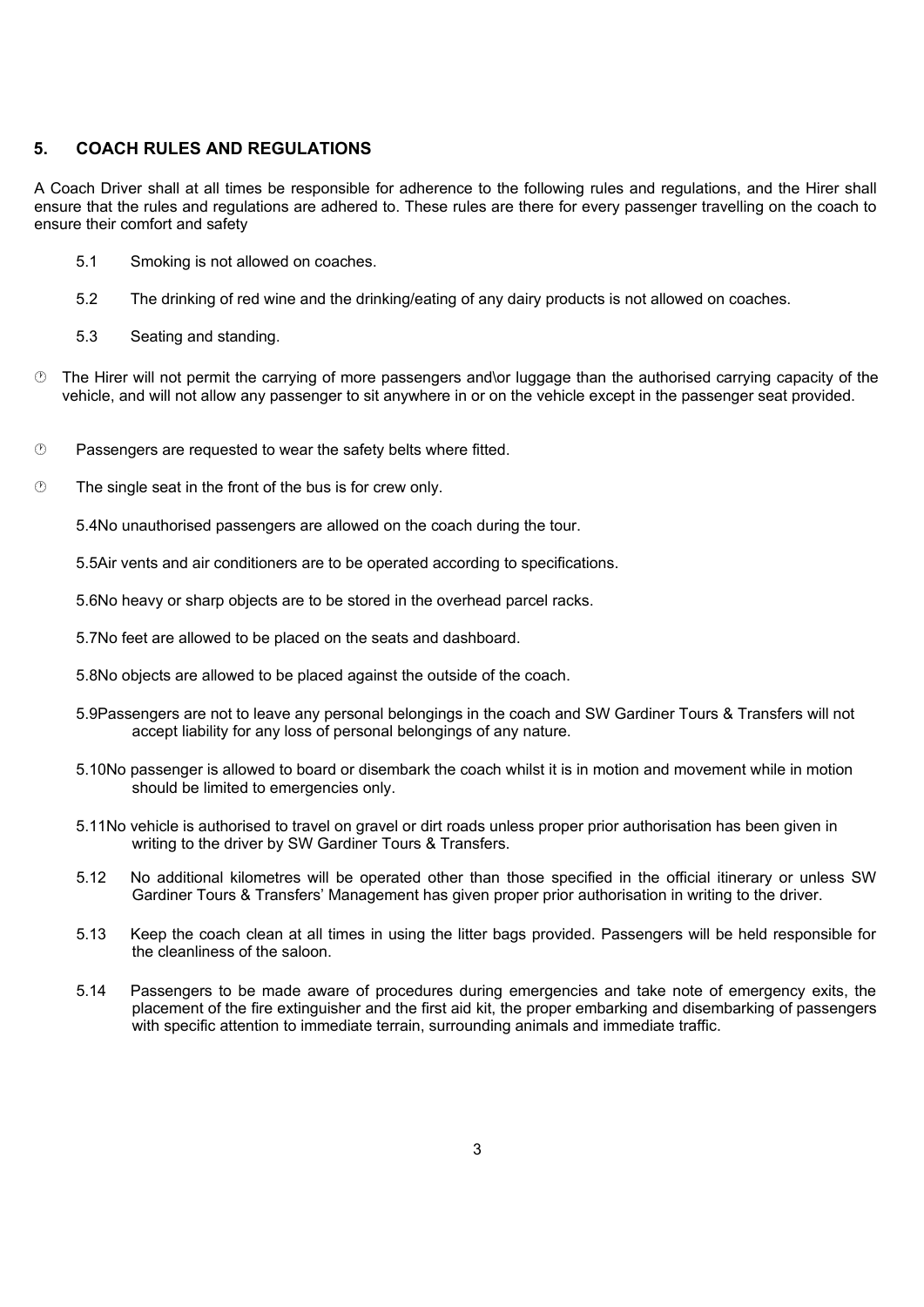# **6. COMMISSION, TIPS AND SALE OF SOFT DRINKS**

SW Gardiner Tours & Transfers dissociates itself from the involvement in payment of commission and tips to Tour Coach Drivers and that such action should not become a problem to SW Gardiner Tours & Transfers. The sale of soft drinks, whilst on tour, is left to the discretion of the Tour Coach Driver.

# **7. DAMAGE CAUSED TO VEHICLE**

The Hirer will be responsible for any loss or damage caused to the vehicle, its fittings or equipment by the negligence or misconduct of any passenger.

# **8. PASSENGER LUGGAGE AND PERSONAL EFFECTS**

Baggage and personal belongings are carried entirely at owners' risk. SW Gardiner Tours & Transfers shall not be liable for any

- lossor damageto luggageor personal belongings,under anycircumstances.
- 8.2 Passengers shall, under no circumstances, carry with them on the Coach or on any trailer attached thereto weapons, explosives or items which are, in the sole opinion of SW Gardiner Tours & Transfers, its employees or officials, dangerous or hazardous or of such nature as is likely to cause offence or injury to other passengers or damage to their property.

# **9. PAYMENT**

8.1

All payments for services to be rendered by SW Gardiner Tours & Transfers, must be paid in full by the Hirer, before the commencement of the services booked and confirmed (unless credit facilities are agreed upon in which case the agreed credit terms and conditions would be applicable).

# **10. SW GARDINERS TOURS'S RIGHT TO DECLINE**

SW Gardiner Tours & Transfers reserves the right to decline, to execute or to complete any contract, should the above conditions not be strictly complied with. Such rights, when exercised by SW Gardiner Tours & Transfers, shall be without prejudice to its rights to claim damages or other relief from the Hirer.

# **11. SW GARDINER TOURS & TRANSFERS RIGHT TO SUB-CONTRACT**

SW Gardiner Tours & Transfers reserves the right to sub-contract in case of an emergency or by choice, and when this right is exercised, the substitute vehicle will, as far as circumstances permit, compare equally with SW Gardiner Tours & Transfers' own vehicle in comfort and reliability.

If SW Gardiner Tours & Transfers does not acquire such vehicles, it remains the Hirer's right to obtain a vehicle, which conforms to his own standard, and for his own cost. In this event the Hirer is entitled to a refund of any monies paid to SW Gardiner Tours & Transfers from the point where the sub-hired vehicle takes over the trip. In the event of SW Gardiner Tours & Transfers sub-contracting a vehicle, it is agreed between the parties that the owner and driver of the substituted vehicle shall act independently as an independent contractor, not subject to the control of SW Gardiner Tours & Transfers.

It shall be deemed that the Hirer and the owner of the substituted vehicle will enter into a contract of hire and carriage amongst themselves, and the Hirer indemnifies SW Gardiner Tours & Transfers against any claim for damage or otherwise, whatsoever, resulting from the driving of the substituted vehicle specifically the reckless and/or negligent driving thereof. The provisions of Clause 1.5 shall mutatis mutandis be applicable to this clause.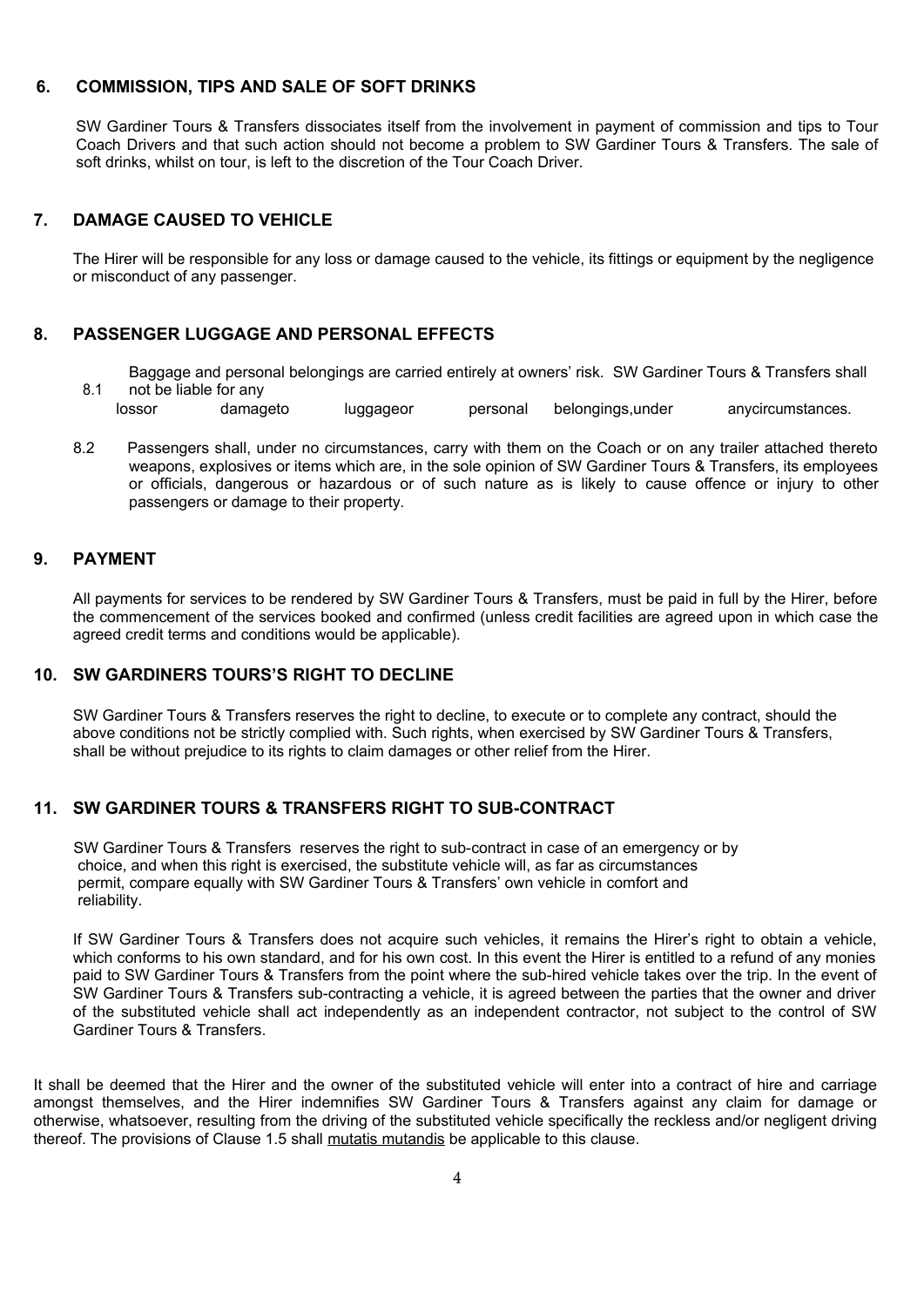# **12. SEATING CAPACITY**

The Hirer will not permit the carrying of more passengers than the authorised number of seats in the vehicle, and will not allow any passenger to sit anywhere in or on the vehicle except in the passenger seat provided.

# **13. TIMEKEEPING AND TOUR AMENDMENTS**

- 13.1 SW Gardiner Tours & Transfers will make every reasonable effort to conform to the proposed timetable. It does not undertake to commence or to complete the journey at any specified time, and shall not be liable in any way, whatsoever, for any total or partial failure to perform the contract by reason of any mechanical or other defects, breakdown, accident or any other causes including any strike or lockout, fire or act of God, or for any claims, damages or expenses arising from defects or failure as aforesaid, or any delays in starting, transit, arrival or return of any vehicles.
- 13.2 The Hirer will secure a detailed itinerary highlighting all departure and arrival times, venues on route departure and arrival times, to ensure punctuality thereof. **Sufficient time must be made available for coordination with other modes of transport on arrival times at destinations and venues.** The Hirer indemnifies SW Gardiner Tours & Transfers from any claims, which may arise from stopping at venues and altering the departure times not agreed upon, prior or during the journey, as per the official itinerary.

Should the fulfilment of any journey be rendered impossible, illegal or in the opinion of SW Gardiner Tours & Transfers inadvisable for any reasonable cause, SW Gardiner Tours & Transfers may at any time cancel such journey or the remainder thereof or make any alteration in the route, accommodation, price or other details thereof that SW Gardiner Tours & Transfers may think fit, or change drivers and/or vehicles en route or use public transportation to convey passengers.

# **14. TOLL AND FARE DUTIES**

The quotation does include the payments for toll fare charges but exclude any vehicle entrance fees.

# **15. INDEMNITY**

#### 15.1Jurisdiction

This Agreement is governed by South African Law and subject to South African jurisdiction.

- 15.2 SW Gardiner Tours & Transfers will under no circumstances be liable for any indirect and/or consequential loss or damages, unless such loss or damages was caused due to the negligence of SW Gardiner Tours & Transfers. The liability of SW Gardiner Tours & Transfers in the aforementioned circumstances will be limited to the invoice price.
	- 15.2.1 SW Gardiner Tours & Transfers shall not be responsible for the consequences of any delays caused due to causes beyond SW Gardiner Tours & Transfers' reasonable control and occurring without its fault or negligence.
	- 15.2.2 SW Gardiner Tours & Transfers accepts no responsibility for loss or damage to luggage or personal property from whatsoever causes arising, unless such loss or damages was caused due to the negligence of SW Gardiner Tours & Transfers.
- 15.3 The provisions of this clause are stipulated for the benefit of SW Gardiner Tours & Transfers, its servants, agents, nominees and sub-contractors who are exempted accordingly.
- 15.4 This document replaces and supersedes any previous conditions of hire and carriage.